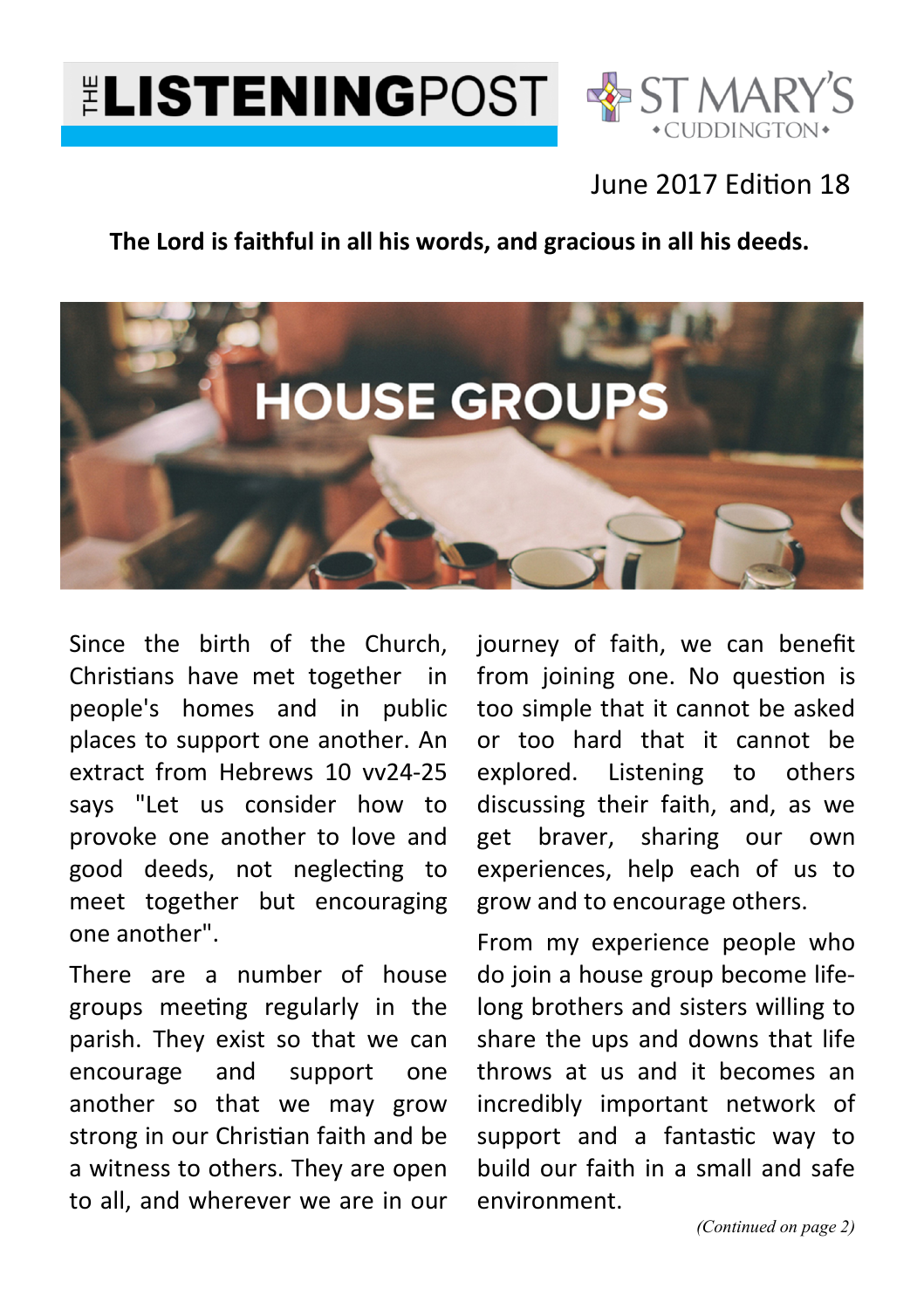Each group has its own style and will look at things in different ways. While all will include prayer, bible reading, sharing meals and discussion, the emphasis will vary. The one thing that they have in common is a warm welcome for anyone who wants to join them!

We are celebrating **House Group Sunday on July 2** with particular focus on Christian discipleship and what that means. After the 9.30am service we are holding a House Group market stall in the church hall during coffee where will have current members from our House Groups ready to talk and share with people about what it is like to

belong to a House Group and explain what they get up to when they meet.

We would love to encourage more members of the congregation to join a House Group so that they can share in benefit from the love and support that these small groups offer as we journey through life together.

If you would like more information on our House Groups please speak to one of the members of our Prayer and Spirituality Team (Julie Stamford, Rod Clarke, Malcolm and Jenny Coffey, Judith Peake, Helen Bisset and Jason Gray)

**Jason Gray** 

### **Editor's Corner**

This month the process of recruiting a new vicar is proceeding apace, thanks to the hard work put in by the churchwardens and the PCC. We look forward to a successful outcome in due course. This edition also focuses on House Groups. If you are not already a member do consider joining one. Most meet every two weeks with a break in the summer.

Please write a few lines about something you feel is important for our Church, so that The Listening Post can fully represent the views of our congregation. We publish monthly, on the third Sunday.

#### **Linda Charlton (Editor)**

thelisteningpost@cuddingtonparish.org.uk Text 07778 127670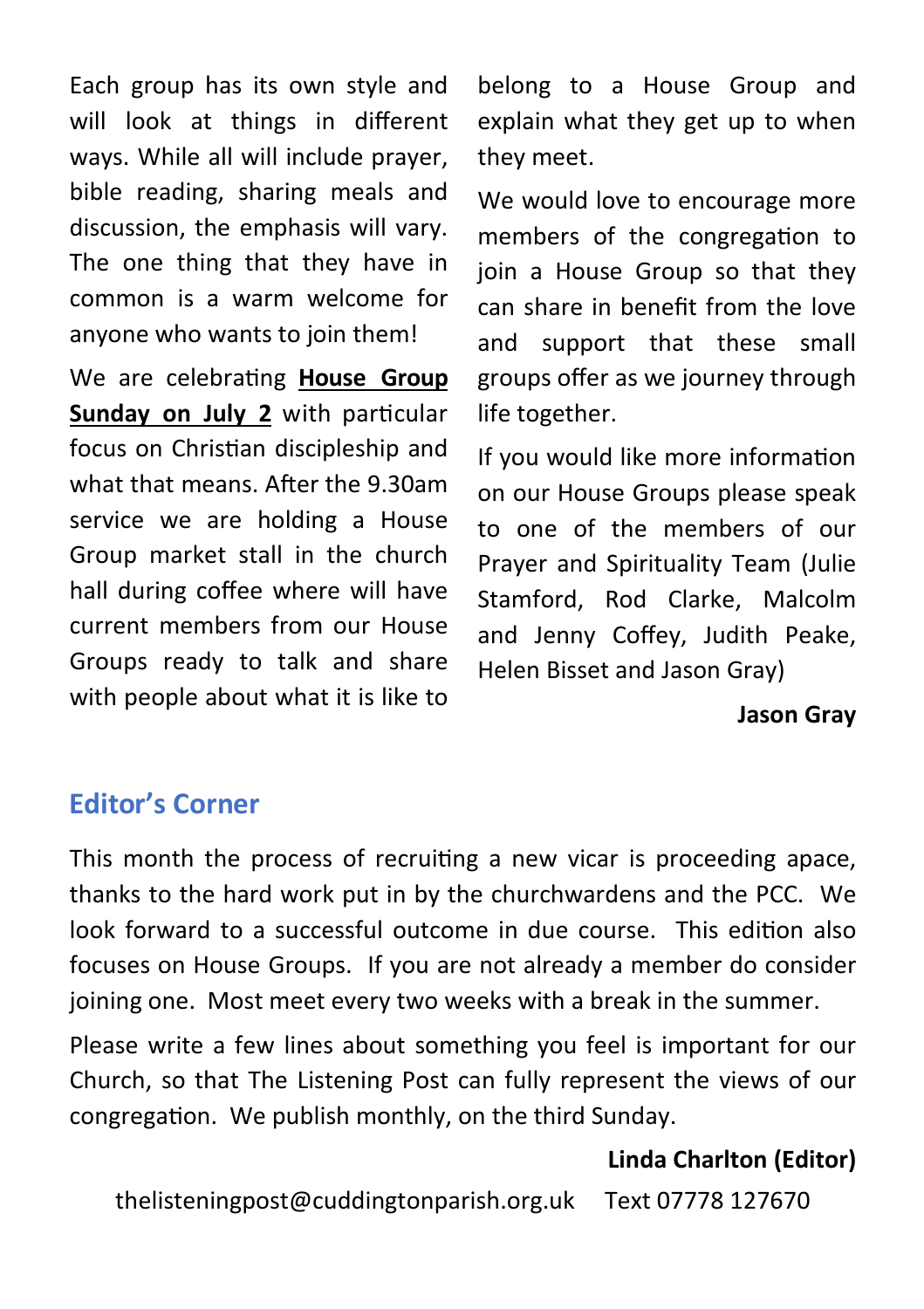## **Vacancy Update ….the latest**

After Lynn withdrew from the post in February, the PCC had to prepare a full Parish Profile, Statement of Needs and Person Specification  $-$  before the position could be advertised. A small group was tasked to carry out this activity.

We decided to concentrate on describing the churchmanship of the parish (a point the last two incumbents felt was not accurately conveyed in previous profiles), the needs of the parish and the person sought. The geography and culture of the wider parish was put into a set of appendices.

Following review by the Archdeacon, deanery and diocesan elements were added and the Archdeacon helped us be less pessimistic and judgemental in our presentation.

We held the required Section 11 meeting on 28 May (with a sufficient number of PCC members in attendance to avoid me having to participate by 'phone from Spain). This is the formal meeting at which the content of the documents is approved, the parish representatives selected and permission requested to advertise

the vacancy. As a result the advertisement appeared in the Church Times on 9 and 16 June and can also be found on the diocesan website and our own website.

e Bishop of Guildford wish<br>RIEST-IN-CHARGE Guildford  $\P$ 

Applications are now awaited, and provided suitable candidates apply a short list will be drawn up on 12 July with interviews on 26 and 27 July.

Candidates will be shown round the church, vicarage and parish on the first day and will meet PCC members and other key people in the evening.

Formal interviews will take place on the second day with the parish representatives (churchwardens) Area Dean, Archdeacon and one of the Bishops. An announcement of the outcome will be made as soon as possible after that.

**Dan Smithers**